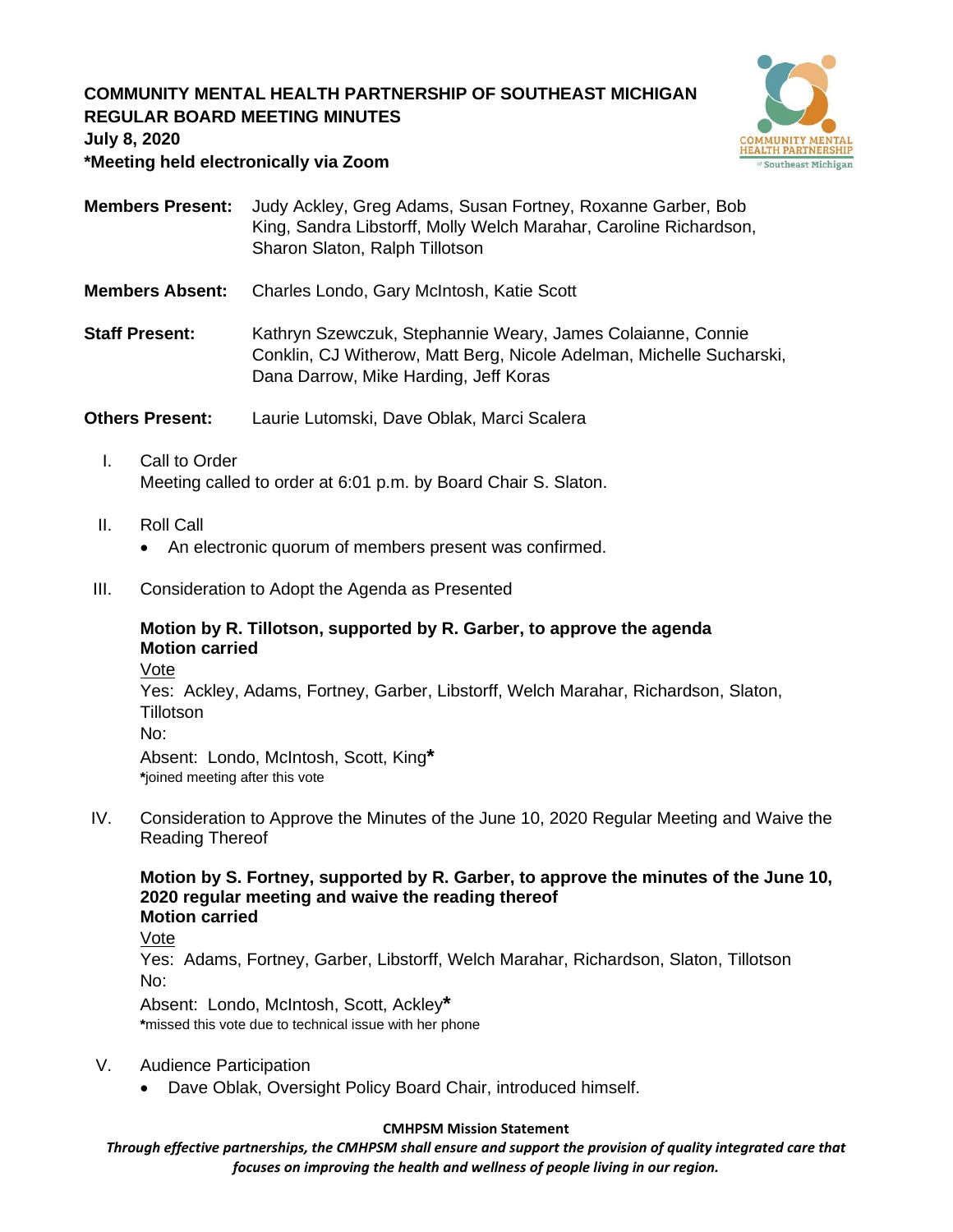## VI. Old Business

- a. July Finance Report  $-$  FY20 as of May 31 $\mathrm{^{st}}$ 
	- M. Berg presented. Discussion followed.
	- The \$2/hr. wage pass-through has been received for March-May. The expectation is that the region will receive the 2<sup>nd</sup> payment for June, July, and August in July.
	- The preliminary FY21 budget will come to board in August.
- b. FY18 and 19 Deficit Update
	- M. Berg presented a worksheet that outlined ISF activity, highlighting ISF activity from FY15-FY19.

## VII. New Business

a. Board Action Request

Consideration to approve the FY19 Deficit Elimination Plan

# **Motion by B. King, supported by R. Garber, to approve the FY19 Deficit Elimination Plan**

## **Motion carried**

Vote

Yes: Adams, Fortney, Garber, Libstorff, Welch Marahar, Richardson, Slaton, Tillotson No:

Absent: Londo, McIntosh, Scott, Ackley**\* \***missed this vote due to technical issue with her phone

## b. Informational Review

Contract signed within CEO authority

• CMHPSM entered into a consultation contract with former SUD Director Marci Scalera to assist with the SUD strategic plan. The contract is within CEO authority; no board action was required.

## c. Board Action Request

Consideration to approve the FY21-23 CMHPSM Strategic Plan

- J. Colaianne presented.
- The Board requested semi-annual reports on the strategic plan going forward.
- Metrics for the strategic plan should be established by quarter 1 of FY21.

**Motion by B. King, supported by M. Welch Marahar, to approve the FY21-23 CMHPSM Strategic Plan, to include semi-annual reports to the Regional Board Motion carried**

Vote

Yes: Ackley, Adams, Fortney, Garber, Libstorff, Welch Marahar, Richardson, Slaton, **Tillotson** 

No:

Absent: Londo, McIntosh, Scott

## VIII. Reports to the CMHPSM Board

- a. Report from the SUD Oversight Policy Board (OPB)
	- J. Colaianne provided an overview of the recent OPB meeting.

### **CMHPSM Mission Statement**

*Through effective partnerships, the CMHPSM shall ensure and support the provision of quality integrated care that focuses on improving the health and wellness of people living in our region.*